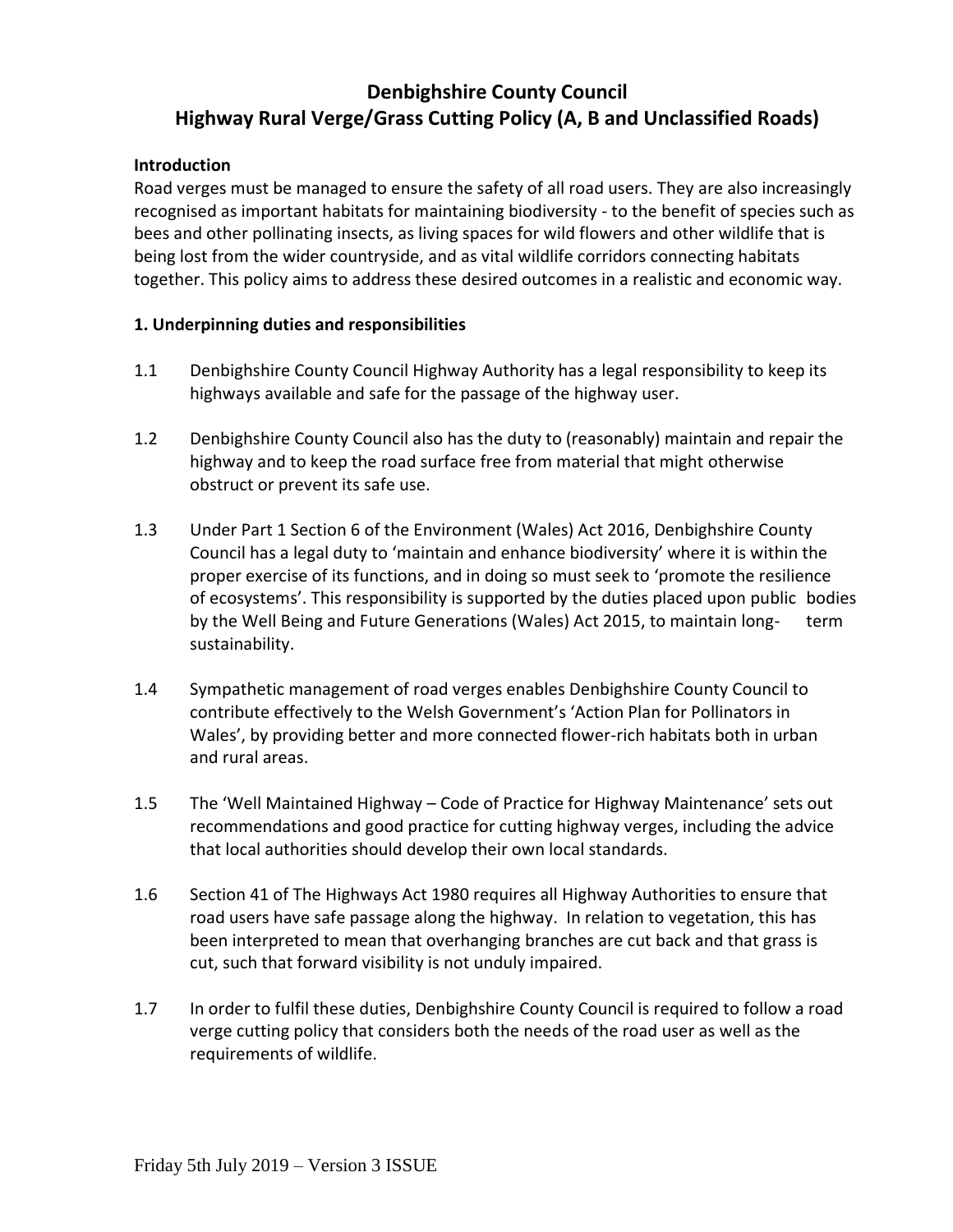### **2. Verge Cutting Frequencies**

- 2.1 Verges require cutting both for the safety of road users (including pedestrians) and for maintaining the species they support. The safety of road users is of paramount importance, and visibility splays and public footpaths need to be maintained at key locations. In all other areas, plants should be allowed to flower and set seed before they are cut, and habitat for animal species needs to be maintained. To achieve these aims requires careful attention to be paid to the timing and height of cuts.
- 2.2 Throughout the County there will be one cut per year based on the contract schedule to all grass verges on the Principal and Non-Principal Road network. Principal roads are defined as those roads classified as A or B roads. Non-Principal roads are defined as those roads not classified as A or B roads.
- 2.3 Principal Roads shall be cut after the 1st June with estimated completion by the end of June.
- 2.4 Non Principal Roads shall be cut from the 1st August with estimated completion by the end of September.
- 2.5 Existing Biodiversity Areas, which consist of those Community Councils that are wholly or partly within the Clwydian Range, Dee Valley AONB and those Community Councils that chose to become part of the former Biodiversity Area, will now be absorbed into the whole County cutting schedule as defined in Clauses 2.3 and 2.4 above.

### **Exceptions**

2.6 Roadside Nature Reserves will be cut as per their individual management prescriptions.

## **3. Cut Specifications and Standards.**

- 3.1 The minimum height of all cutting undertaken by a tractor and flail will be 100mm. Other equipment (brush cutters etc.) may be used on a limited number of sites where access with a tractor and flail is not possible. In these instances, it may not be possible to cut to a height of 100mm, and the verge may be cut shorter. In all instances, the height of the cut will be such that the top soil is not exposed or disturbed by the cutting activity.
- 3.2 On all roads including 'A' and 'B' roads the swathe shall be no more than 1m wide from the edge of the road, to a height of no less than 100mm. A cut greater than 1m wide may be required at specific locations at the discretion of the Highway Authority for the purposes of Health and Safety. This may result in some roads being cut earlier than the dates stated in clauses 2.3 and 2.4